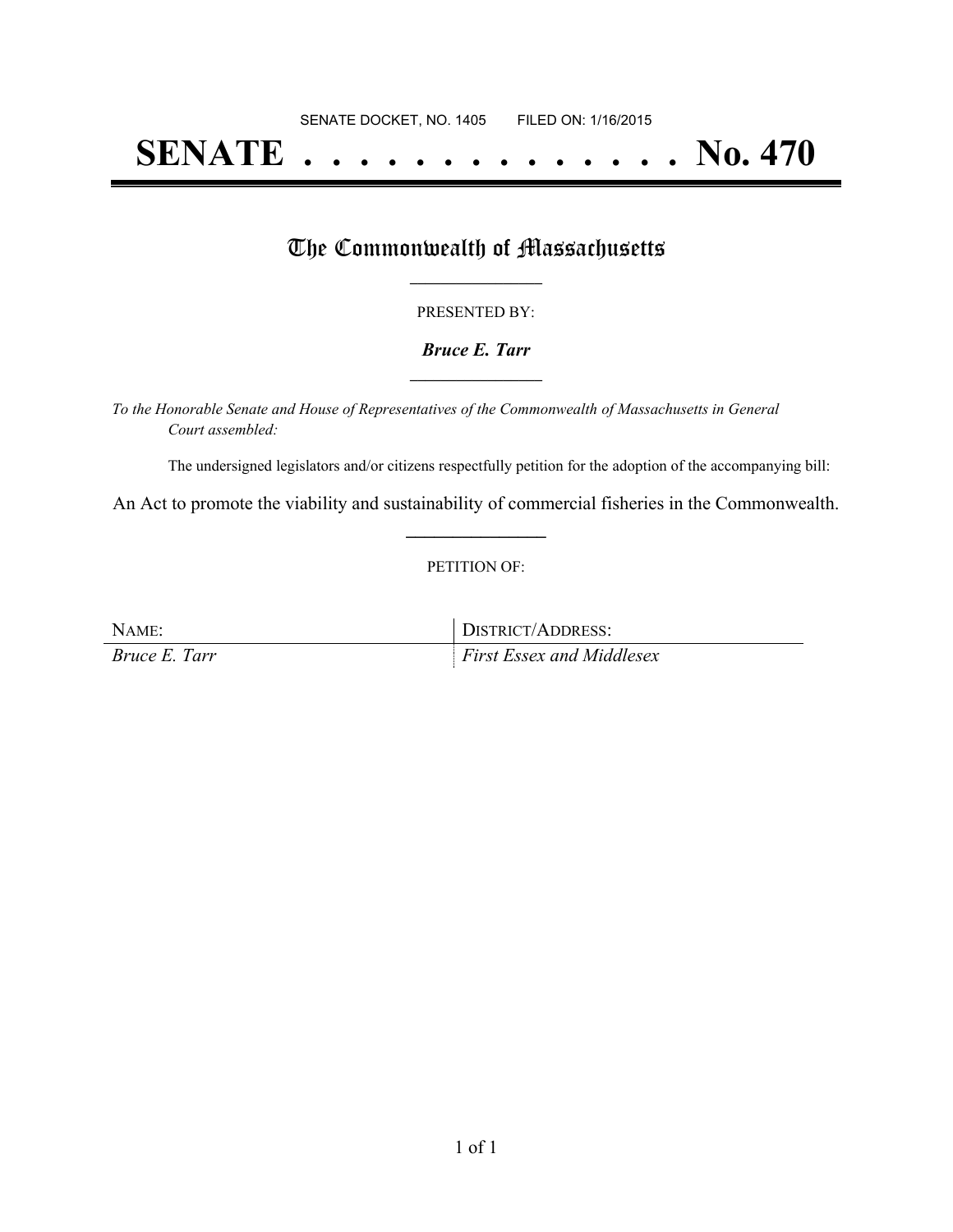# SENATE DOCKET, NO. 1405 FILED ON: 1/16/2015 **SENATE . . . . . . . . . . . . . . No. 470**

By Mr. Tarr, a petition (accompanied by bill, Senate, No. 470) of Bruce E. Tarr for legislation to promote the viability and sustainability of commercial fisheries in the Commonwealth. Environment, Natural Resources and Agriculture.

#### [SIMILAR MATTER FILED IN PREVIOUS SESSION SEE SENATE, NO. *406* OF 2013-2014.]

### The Commonwealth of Massachusetts

**In the One Hundred and Eighty-Ninth General Court (2015-2016) \_\_\_\_\_\_\_\_\_\_\_\_\_\_\_**

**\_\_\_\_\_\_\_\_\_\_\_\_\_\_\_**

An Act to promote the viability and sustainability of commercial fisheries in the Commonwealth.

Be it enacted by the Senate and House of Representatives in General Court assembled, and by the authority *of the same, as follows:*

 SECTION 1. Notwithstanding any general or special law to the contrary, the sums expended herein in section 2A and 2B shall be distributed pursuant to a plan developed and administered by the Seaport Advisory Council, so-called, in consultation with the Division of Marine Fisheries. The development of said plan shall include but not be limited to three public hearings in geographically diverse regions and in coastal communities. Said plan shall seek, to the extent possible, to facilitate the continued economic viability of the commercial fishing industry of the Commonwealth in conjunction with continuing efforts by the federal and state government to rebuild fish stocks and maximize the socio-economic benefit derived from those stocks. The plan developed pursuant to this section shall be fair and equitable with regard to geographic locations and gear sectors within the commercial fishing industry.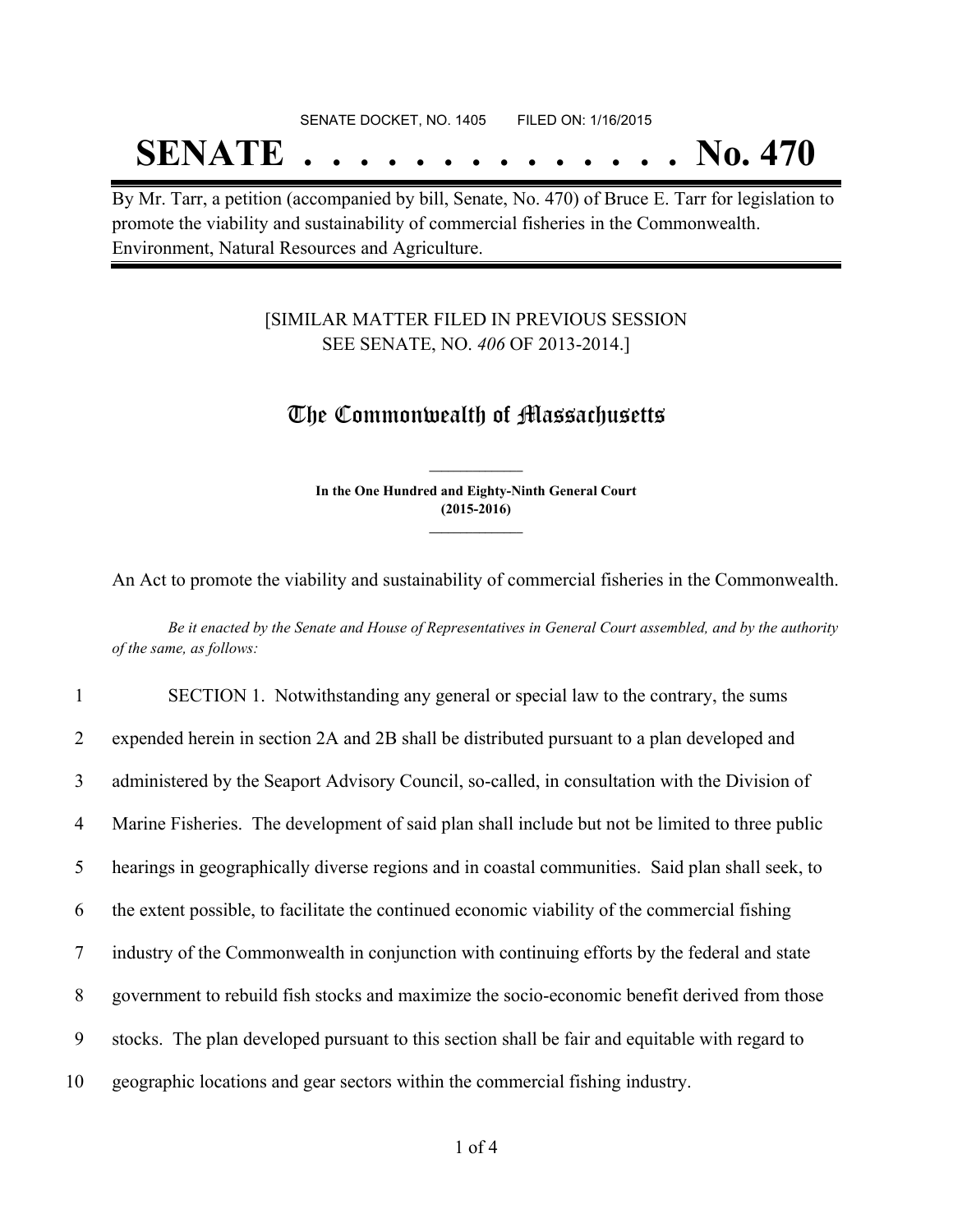| 11 | Section 2A. Pursuant to this act, grants, low-interest loans or other forms of financial             |
|----|------------------------------------------------------------------------------------------------------|
| 12 | assistance shall be made available for purposes including but not limited to the following:          |
| 13 | The acquisition, upgrade, maintenance or operation of electronic Vessel Monitoring                   |
| 14 | Systems or other similar electronic equipment which may now or in the future be required by          |
| 15 | federal, state or local regulation for participation in one or more fisheries, provided that such    |
| 16 | equipment is acquired by and installed aboard a vessel having its principal port in the              |
| 17 | Commonwealth as documented by federal and state permits for participation in those fisheries.        |
| 18 | The acquisition, upgrade or maintenance of durable safety equipment with a reasonably                |
| 19 | expected useful life of five years or greater, which is either required by applicable federal and    |
| 20 | state regulation for a vessel engaged in commercial fishing, or is otherwise necessary and           |
| 21 | appropriate to the protection of life at sea while engaged in commercial fishing, provided that      |
| 22 | such equipment is acquired by and installed aboard a vessel having its principal port in the         |
| 23 | Commonwealth as documented by federal and state permits for participation in commercial              |
| 24 | fisheries.                                                                                           |
| 25 | The modification, repair, or other improvement of a commercial fishing vessel with its               |
| 26 | principal port in the Commonwealth, as documented by federal and state permits for                   |
| 27 | participation in commercial fisheries, and which shall have a reasonably expected useful life of     |
| 28 | five years or greater, and which shall either increase the viability or sustainability of the vessel |
| 29 | for commercial fishing, or improve the safety of the vessel while engaged in a commercial            |
| 30 | fishery.                                                                                             |

 The research and development of fishing gear and technology to promote sustainable fishing, the conservation and rebuilding of particular stocks or the protection of habitat, and

of 4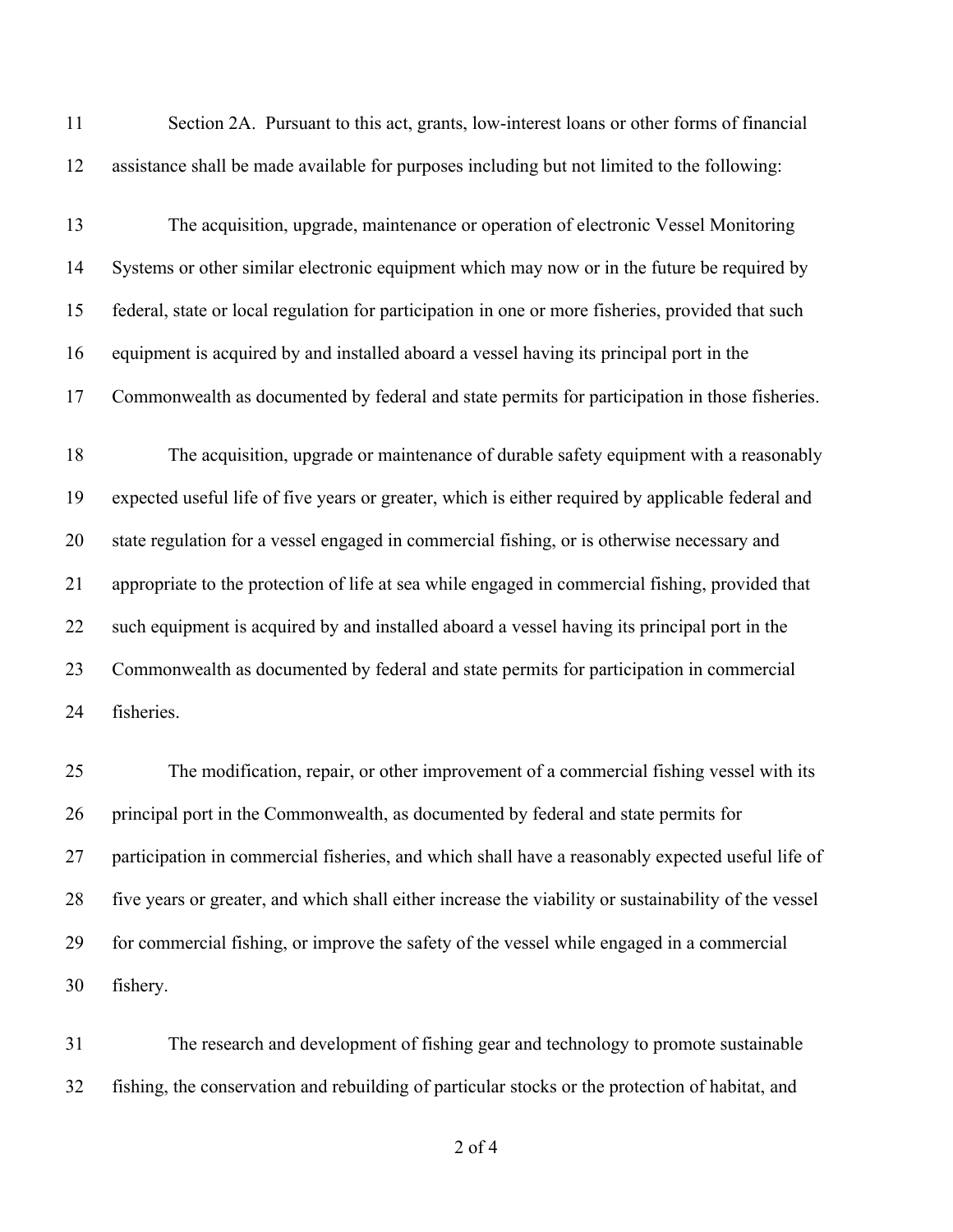commercialization of such gear. Provided further, that sums may be expended for the acquisition of such gear by Massachusetts Vessels.

 Section 2B. Funds from the amount provided herein may be expended for the purpose of research and/or monitoring of the socio-economic impacts on the commercial fishing industry and/or the economy of the Commonwealth as a result of these expenditures contained in this act or any existing federal or state commercial fishing regulations or proposed changes thereto.

 Section 3. In carrying out the provisions of this act the Commonwealth may enter into agreements or contracts with institutions of higher learning, either public or private, non-profit organizations or commercial fishing or trade regulations.

 Section 4. To meet a portion of the expenditures necessary in carrying out the provisions of section 2A and 2B the state treasurer shall, upon request of the governor, issue and sell bonds of the commonwealth in an amount to be specified by the governor from time to time, but not exceeding in the aggregate the sum of \$20,000,000. All bonds issued by the commonwealth as aforesaid shall be designated on their face, Fisheries Sustainability Act of 2011, and shall be issued for such maximum term of years, not exceeding 20 years, as the governor may recommend to the general court pursuant to Section 3 of Article LXII of the Amendments to the Constitution of the Commonwealth; provided, however, that all such bonds shall be payable not later than June 30, 2036. All interest and payments on account of principal of such obligations shall be payable from the Fisheries Fund. Bonds and interest thereon issued under the authority of this section shall be general obligations of the commonwealth; provided, however, that any bonds issued by the state treasurer pursuant to this section shall, upon the request of the governor, be issued as special obligation bonds pursuant to section 2O of chapter 29 of the

of 4